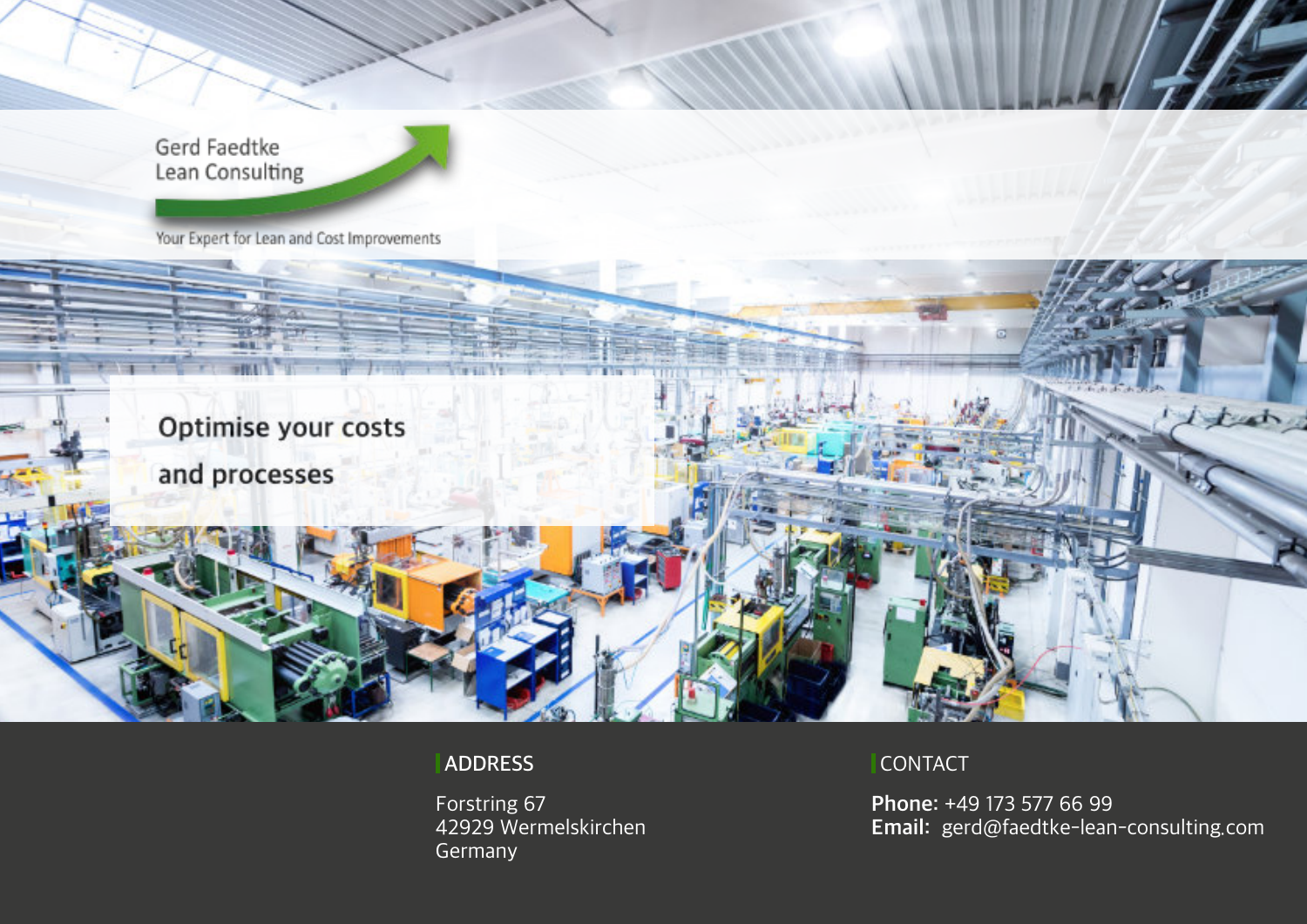# LEAN MANAGEMENT COST OPTIMISATION



## **Consultation and implementation support for your business success**

As your specialist partner I will train and qualify your team in the application of lean methodology and tools.

Together we will optimise best business processes across the entire value chain.

My vast experience of manufacturing and lean methodology gives me the confidence that as partners we can develop your own lean production system tailored to your your specific requirements.

As partners we will create a master plan for your business, implementing the appropriate lean tools. We will develop training for your employees and implement a manufacturing plant standard that will continuously increase value whilst reduce and eliminate waste.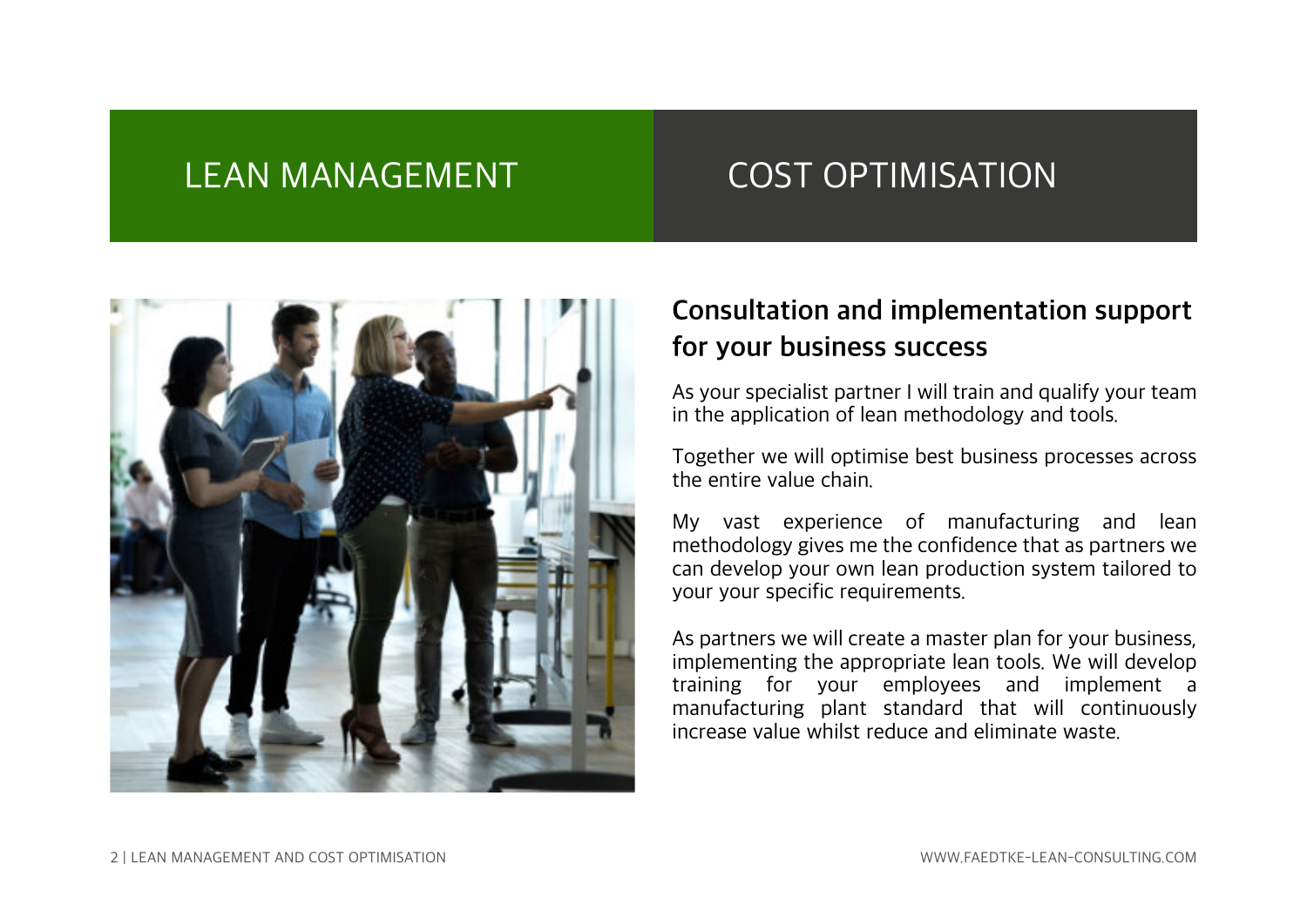# **Workshops** ~ DMAIC Plus Workshop Structure ~

My Lean Six Sigma consulting concept will be adapted to your needs in your company. From the first moment on, sustainable improvements of your Lean projects are the main focus for me. We achieve this through a clear project definition as well as effective project planning and control. The keys to success are: actively involving employees, transparent working with key performance indicators (KPI's) and detailed project information. Training and coaching are naturally part of my established consulting concept.

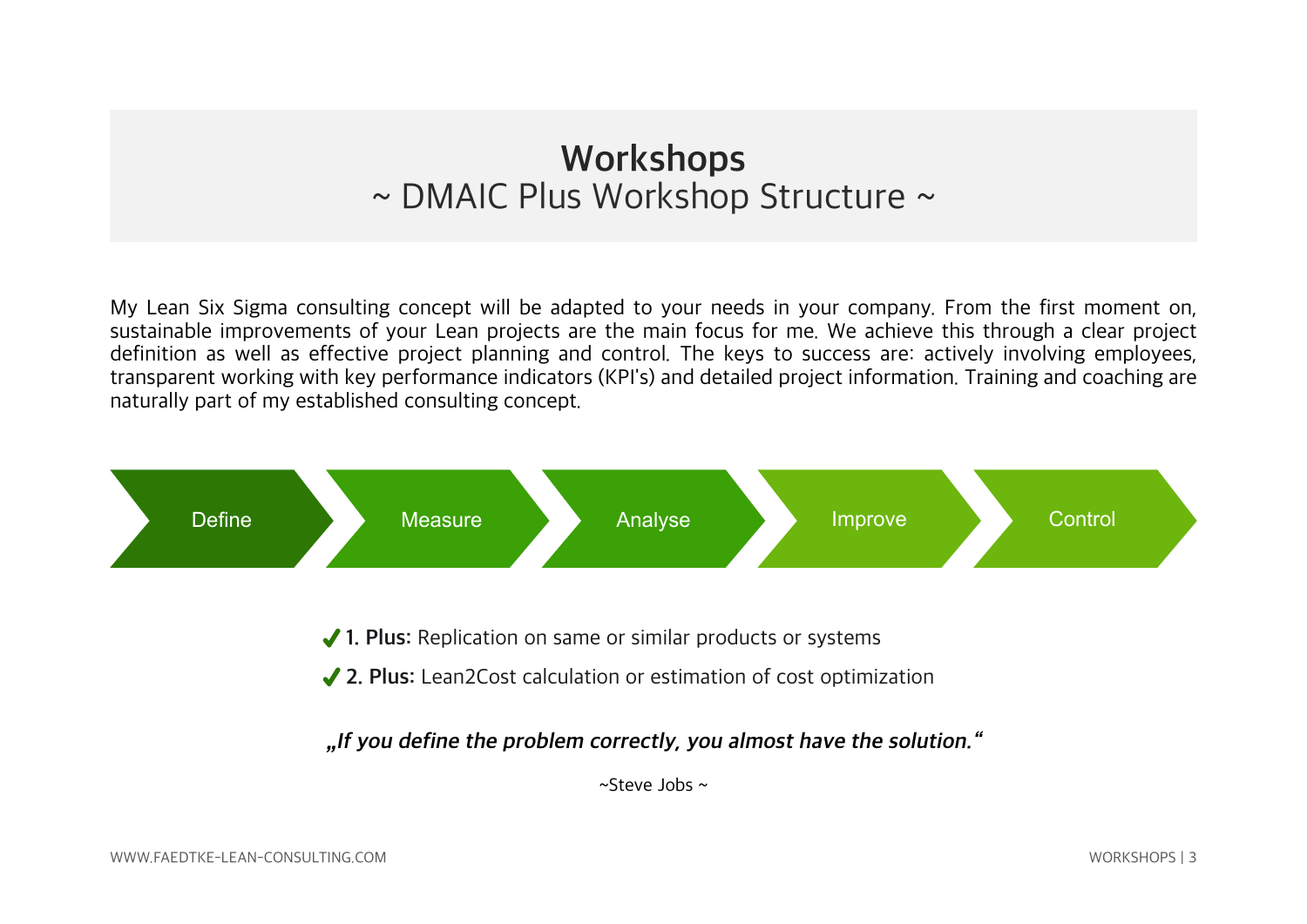





**Value Stream Mapping: VSM-Workshop (Value Stream Mapping)**

Are you looking for cost optimization potentials? Value Stream Mapping is a method to analyze the actual state of a processes or services in a clear and transparent way. Based on the value stream analysis, potential for<br>optimization in production optimization in technology and business processes are identified.

**Workshop capacity analysis**

Do you need addition production capacity? In this workshop we analyse current capacity and develop an action plan to increase existing capacity for the short, medium and long term. Being mindful and actively minimising or avoiding capex and investments.

**SMED-Workshop (Single Minute Exchange of Die)**

In this workshop we will use the SMED video method to drastically reduce changeover time. Because fast changeover times is a core competence in lean companies that have to react flexibly to customer requirements and do not want to build up inventories. The ability to perform quick change overs in the<br>production process shortens production throughput times, reduces inventory, increases OEE and reduces unit costs.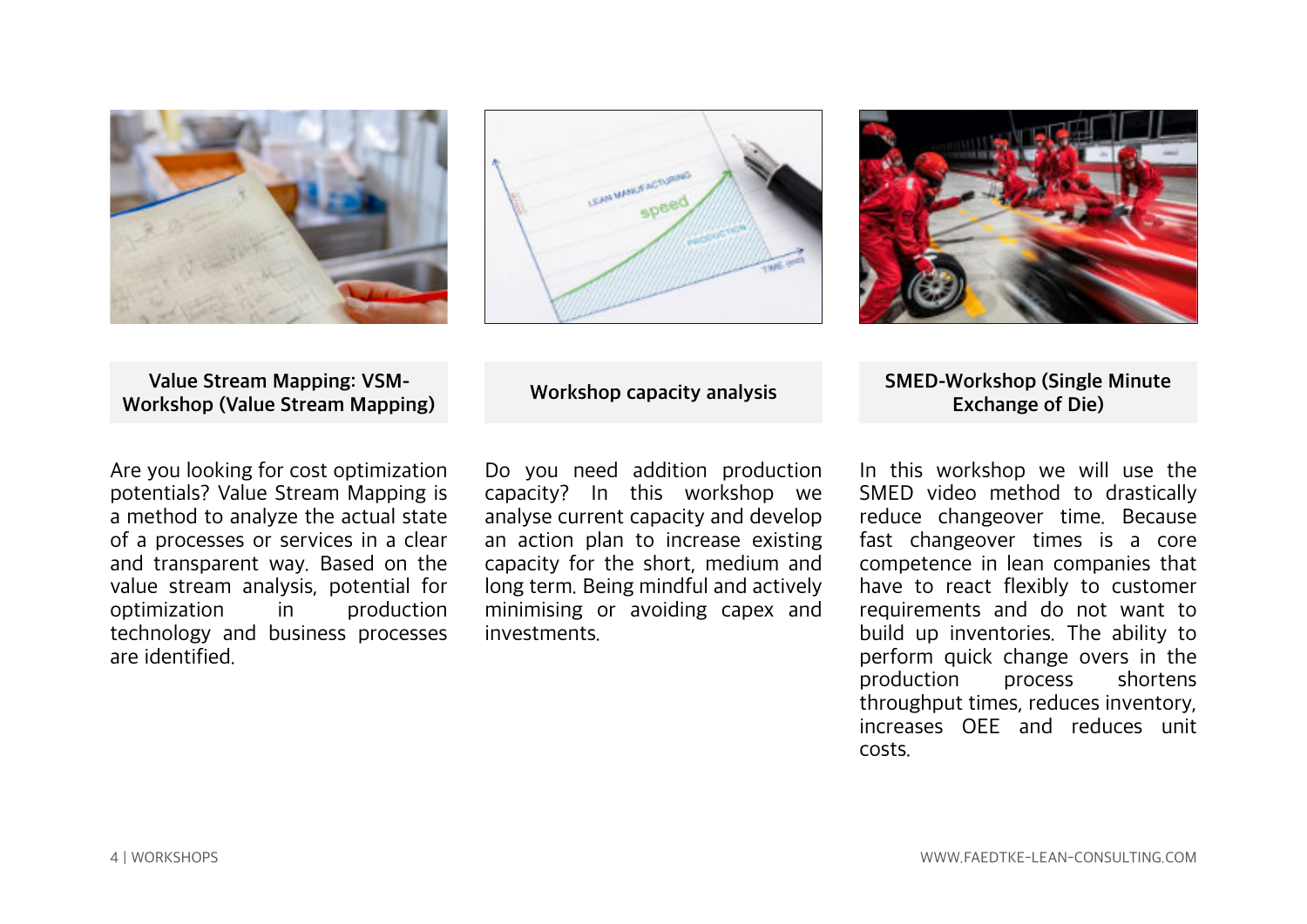





**TPM workshop and stability tools in production**

You want to introduce TPM and increase the availability of your machines and equipment. develop your TPM strategy adapted to your needs. We create your training and roll-out plan (from 5S to machine live cycle management).<br>Additionally, we establish Additionally, maintenance KPI's in order to<br>monitor and control vour control your maintenance budget.

#### **OEE workshop (Overall Equipment Effectiveness)**

OEE is an important controlling measurable for companies to detect and counteract waste of resources. We systematically analyze the OEE metric with its individual elements and key figures in order to identify optimization potential and thus increase overall plant effectiveness. The key to success here is a well-<br>established teamwork between teamwork between production, maintenance and all departments.

**Kaizen workshop (change for the better)**

In Kaizen, we use various lean tools to identify waste and initiate sustainable improvements in the areas of quality, costs and delivery performance. The involvement of employees and managers in this workshop supports creativity and cooperation. The aim here is to build a culture of improvement within the workforce.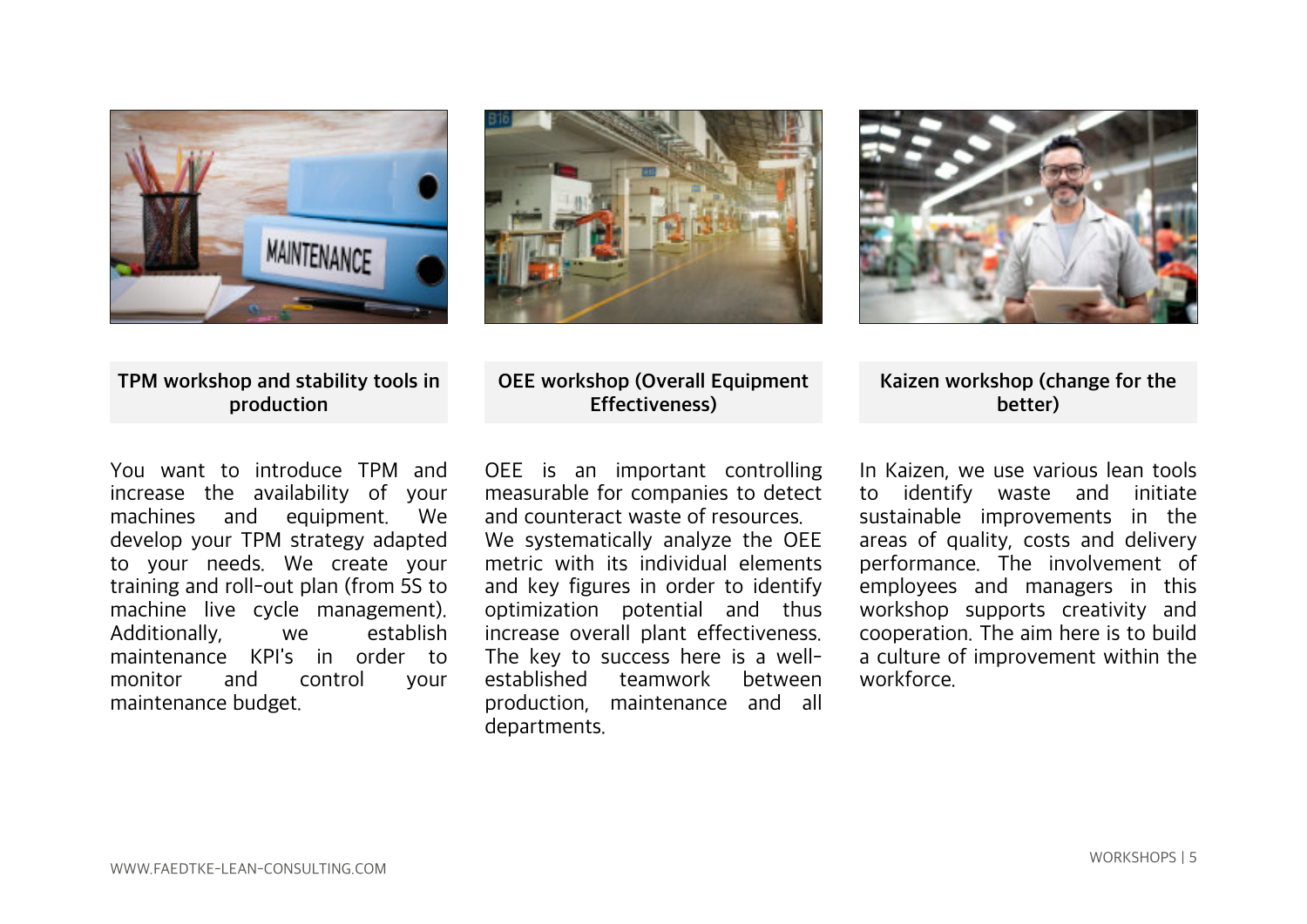# **Gerd Faedtke, Diplom-Ingenieur (FH)/MBA**  $\sim$  Lean consultant with passion  $\sim$

My passion for lean motivates me - after many years of professional activity as "Lean Manager for Supplier Development for Ford's European Purchasing Department" I became self-employed with the aim of passing on my knowledge and experience.

During my rich professional career, I have been able to get to know the critical success factors for the holistic approach when introducing and applying lean management tools.

Especially through global cooperation in international teams I gained valuable experience in order to successfully implement various lean projects. I am able to resolve difficult situations very efficiently and recognise the potential for optimization quickly. In addition the ability to get quick access to people helps me to solve possible blockades and to inspire the team again for the common goal.

A common sense was always a good guidance for me.

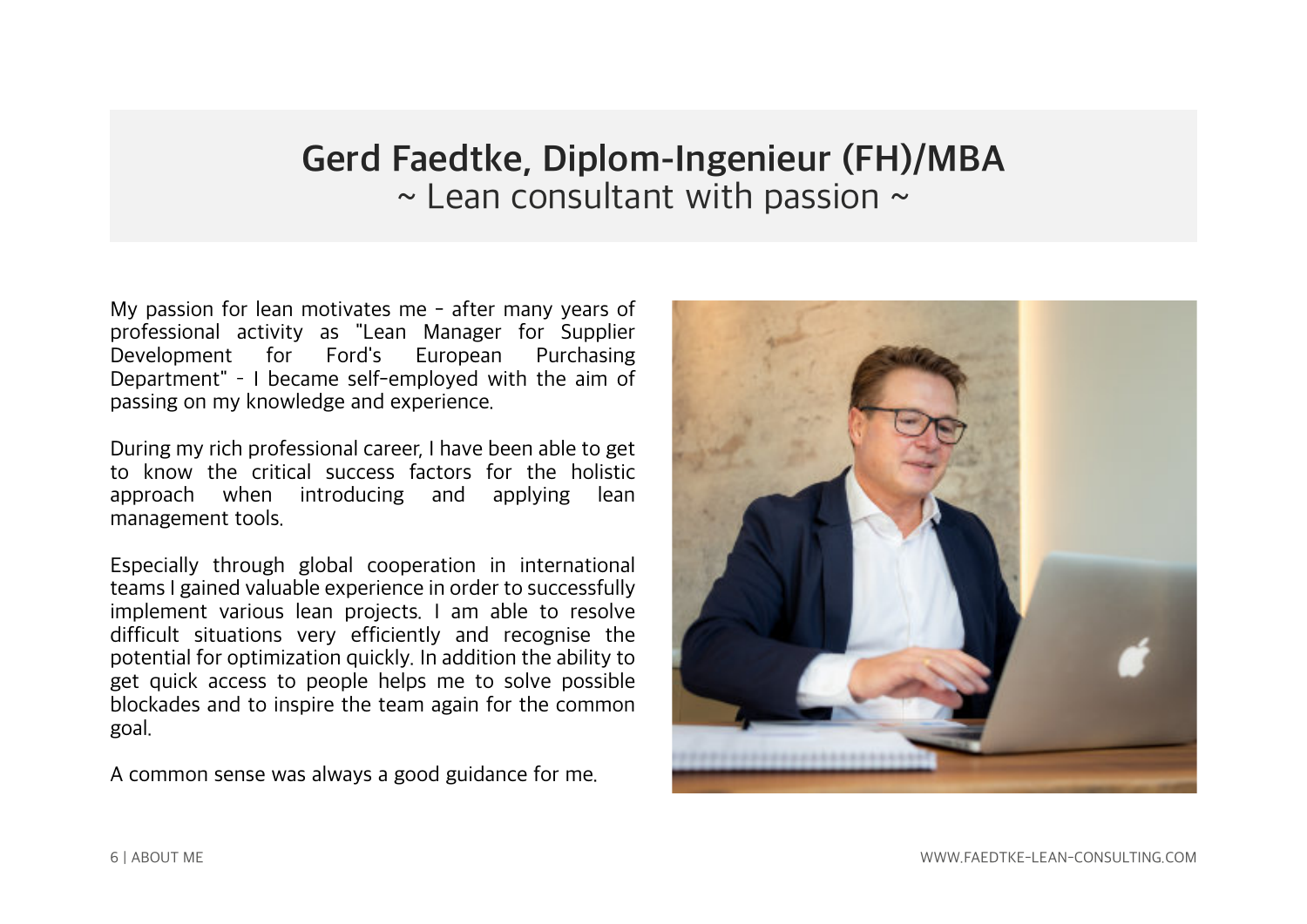# **Vita**

### **Education:**

MBA: International Management, University of EastLondon Diplom-Ingenieur (FH) Mechanical Engineering FH Köln Six Sigma Black Belt

#### **Competencies:**

Expert in the practical application of lean tools to improve quality, costs and delivery. Extensive experience in consulting, coaching and implementing of lean solutions in production.

#### **Industry and Project Experience:**

"Manager Lean Supplier Optimization" at Ford of Europe. 20 years of professional experience in consulting and manufacturing.

Responsible for the optimization of the global/European supply base of Ford Motor Company (Tier 1/2).

Consulting of internal (Ford Motor Company) and supplier management to optimize existing and planned manufacturing systems for all purchased parts and services.

Expert in lean management and problem-solving techniques - with great motivation, enthusiasm and passion for training and teamwork

Execution of improvement projects (workshops) at supplier sites with key suppliers to the automotive industry such as Benteler, Bosch, Brose, Continental, Faurecia, Denso, Lear, Magna, Tenneco, TRW, ThyssenKrupp, ZF, etc.